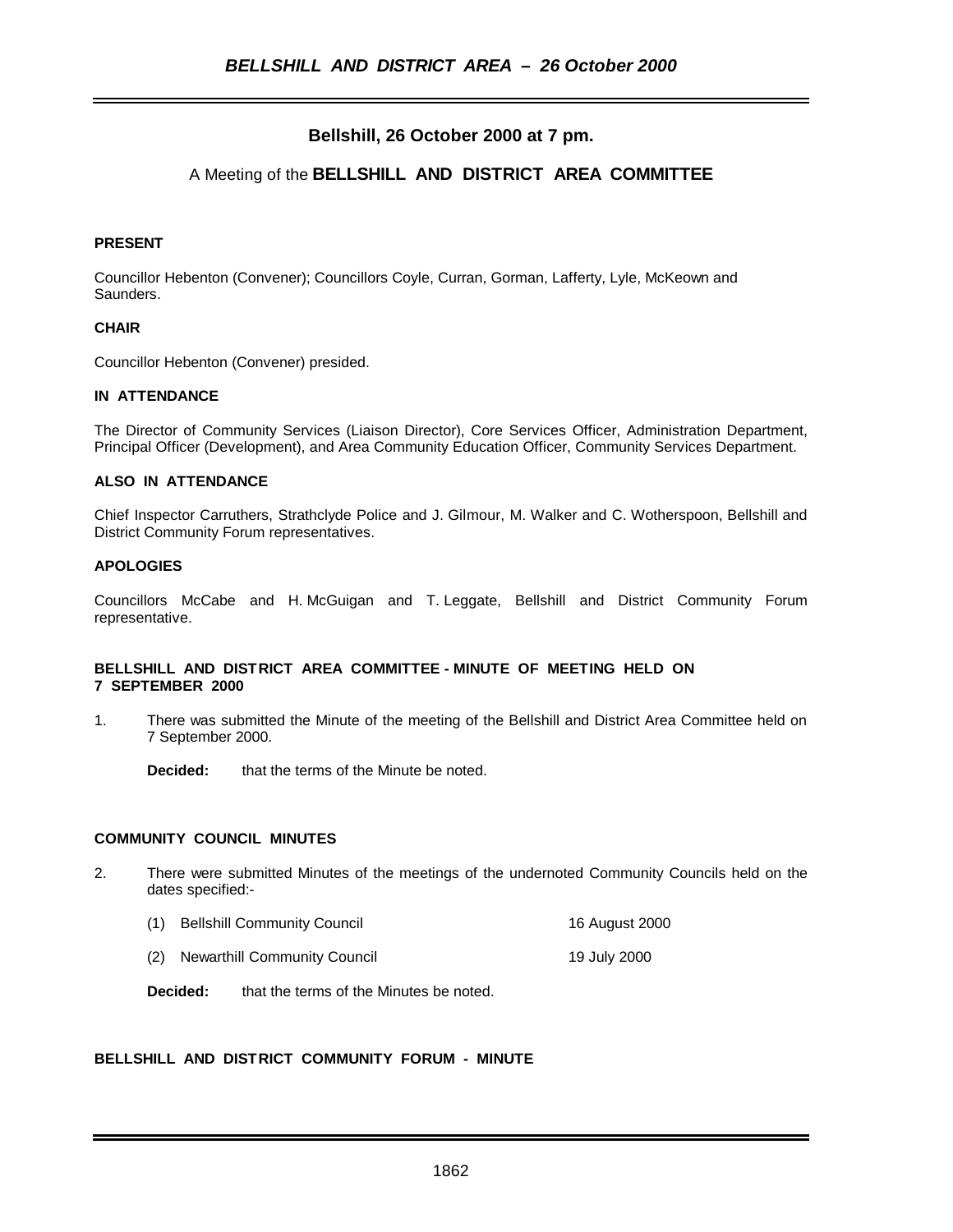3. There was submitted a report dated 19 October 2000 by the Director of Community Services enclosing the draft Minute of the Bellshill and District Community Forum held on 12 October 2000.

#### **Decided:** that the terms of the Minute be noted. **COMMUNITY GRANT SCHEME - CONSIDERATION OF APPLICATIONS**

- 4. With reference to paragraph 9 of the Minute of the meeting of this Committee held on 7 September 2000, there was submitted a report dated 16 October 2000 by the Director of Community Services detailing applications for Community Grants covering more than one Area Committee boundary together with continued and new applications specific to the Bellshill and District Area Committee.
	- **Decided:** that subject to receipt of any outstanding information, the applications for Community Grants be dealt with as follows:-

# **(1) APPLICATIONS COVERING MORE THAN ONE AREA COMMITTEE BOUNDARY**

#### **(a) CONTINUED APPLICATIONS**

| <b>Group/Grant Requested</b>                                                                          | <b>Purpose of Application</b>                                                                          | <b>Decision</b>                                    |
|-------------------------------------------------------------------------------------------------------|--------------------------------------------------------------------------------------------------------|----------------------------------------------------|
| Caledonian Award Scheme<br>(CG/00/01-37) - £1,000 (previously<br>awarded £415)                        | To assist with general running costs of<br>awards scheme for disabled young<br>people.                 | Nil award                                          |
| New Stevenston and District Garden<br>Club (CG/00/01-43) - £500<br>(previously awarded £200)          | To assist with purchase of equipment,<br>general running expenses and cost of<br>hosting annual event. | Nil award                                          |
| St. Mary's Primary School Parents<br>Association (CG/00/01-44) - £600<br>(previously awarded £250)    | To assist with purchase of seating for<br>reflective garden area.                                      | Nil award                                          |
| <b>New Stevenston Community Council</b><br>(CG/00/01-48) - £1,000 (previously<br>awarded £100)        | To assist with cost of outing.                                                                         | Grant £100                                         |
| Nicol Odeans (CG/00/01-55) - £800<br>(previously awarded £275)                                        | To assist with purchase of new<br>instruments and travelling expenses.                                 | Nil award                                          |
| Society for the Protection of the<br>Unborn Child (CG/00/01-58) - £1,500<br>(previously awarded £650) | To assist with general running costs<br>and purchase of educational<br>materials.                      | Continued pending<br>advice from Legal<br>Services |
| Strathclyde Fire Brigade Pipe Band<br>(CG/00/01-103) - £2,000 (previously<br>awarded £505)            | To assist with purchase of<br>replacement equipment.                                                   | Nil award                                          |
| Twenty-Twenty (CG/00/01-118) -<br>£2,000                                                              | To assist with cost of video<br>production.                                                            | Nil award                                          |
| Lanarkshire Keyboard Club<br>(CG/00/01-127) - £600                                                    | To assist with purchase of audio<br>equipment.                                                         | Nil award                                          |
| St. Mary's Church Senior Citizens<br>Club (CG/00/01-143) - £600<br>(previously awarded £220)          | To assist with cost of Christmas<br>Dinner.                                                            | Nil award                                          |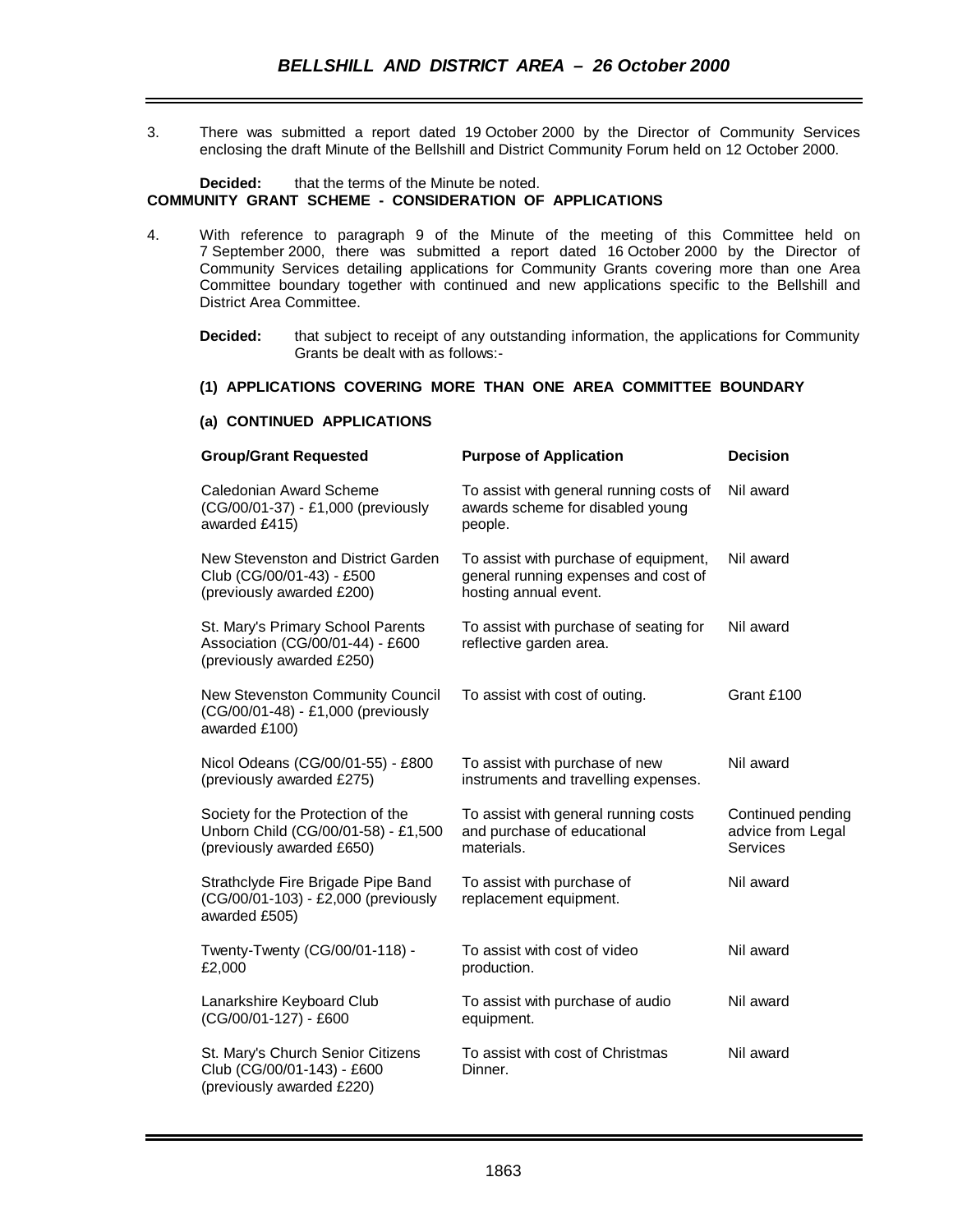| <b>Group/Grant Requested</b>                                                                       | <b>Purpose of Application</b>                                                                                                           | <b>Decision</b>                                           |
|----------------------------------------------------------------------------------------------------|-----------------------------------------------------------------------------------------------------------------------------------------|-----------------------------------------------------------|
| Newarthill Amateur Boxing and<br>Fitness Club (CG/00/01-172) -<br>£1,500 (previously awarded £600) | To assist with cost of refurbishing<br>building and purchasing equipment.                                                               | Grant £100                                                |
| Motherwell/Clydesdale Headway<br>Group (CG/00/01-175) - £2,000<br>(previously awarded £80)         | To assist with general running costs of<br>group.                                                                                       | Grant £75                                                 |
| <b>Ethnic Junior Education Group</b><br>(CG/00/01-178) - £2,000 (previously<br>awarded £180)       | To assist with cost of weekend<br>educational outing to Millennium<br>Dome.                                                             | Nil award                                                 |
| Motherwell and District Womens Aid<br>(CG/00/01-202) - £750 (previously<br>awarded £150)           | To assist with purchase of resource<br>materials, cost of attending seminars/<br>conferences and social outings<br>throughout the year. | Grant £175                                                |
| Group Around Self Harm (GASH)<br>(CG/00/01-209) - £500 (previously<br>awarded £260)                | To assist with cost of hosting<br>conference.                                                                                           | Nil award                                                 |
| Wishaw Boys Club (CG/00/01-225) -<br>£1,720 (previously awarded £400)                              | To assist with purchase of equipment<br>and general running costs.                                                                      | Nil award                                                 |
| <b>Bothwell United Boys Club</b><br>(CG/00/01-226) - £350 (previously<br>awarded £250)             | To assist with purchase of football<br>strips.                                                                                          | Grant £50                                                 |
| Kilsyth Close Harmony Group<br>(CG/00/01-231) - £1,100 (previously<br>awarded £305)                | To assist with purchase of keyboard,<br>sheet music, hall let and transport<br>costs.                                                   | Nil award                                                 |
| (b) NEW APPLICATIONS                                                                               |                                                                                                                                         |                                                           |
| <b>Group/Grant Requested</b>                                                                       | <b>Purpose of Application</b>                                                                                                           | <b>Decision</b>                                           |
| Lanarkshire Darts Association<br>(CG/00/01-242) - £2,000                                           | To assist with general running costs,<br>coaching of youth players and<br>purchase and maintenance of new<br>equipment.                 | Grant £170                                                |
| Motherwell Elderly Forum<br>(CG/00/01-268) - £1,200                                                | To assist with running costs.                                                                                                           | Continued for further<br>consideration                    |
| Scottish Campaign for Nuclear<br>Disarmament (CG/00/01-272) - £200                                 | To assist with cost of developing<br>website publicity for North<br>Lanarkshire.                                                        | Continued pending<br>advice from Legal<br><b>Services</b> |
| Carfin Harp AFC (CG/00/01-273) -<br>£200                                                           | To assist with hire of pitches for<br>coming season.                                                                                    | Nil award                                                 |
| Motherwell United Services Over 60<br>Club (CG/00/01-315) - £400                                   | To assist with cost of Christmas Party<br>and food gift.                                                                                | Nil award                                                 |

÷.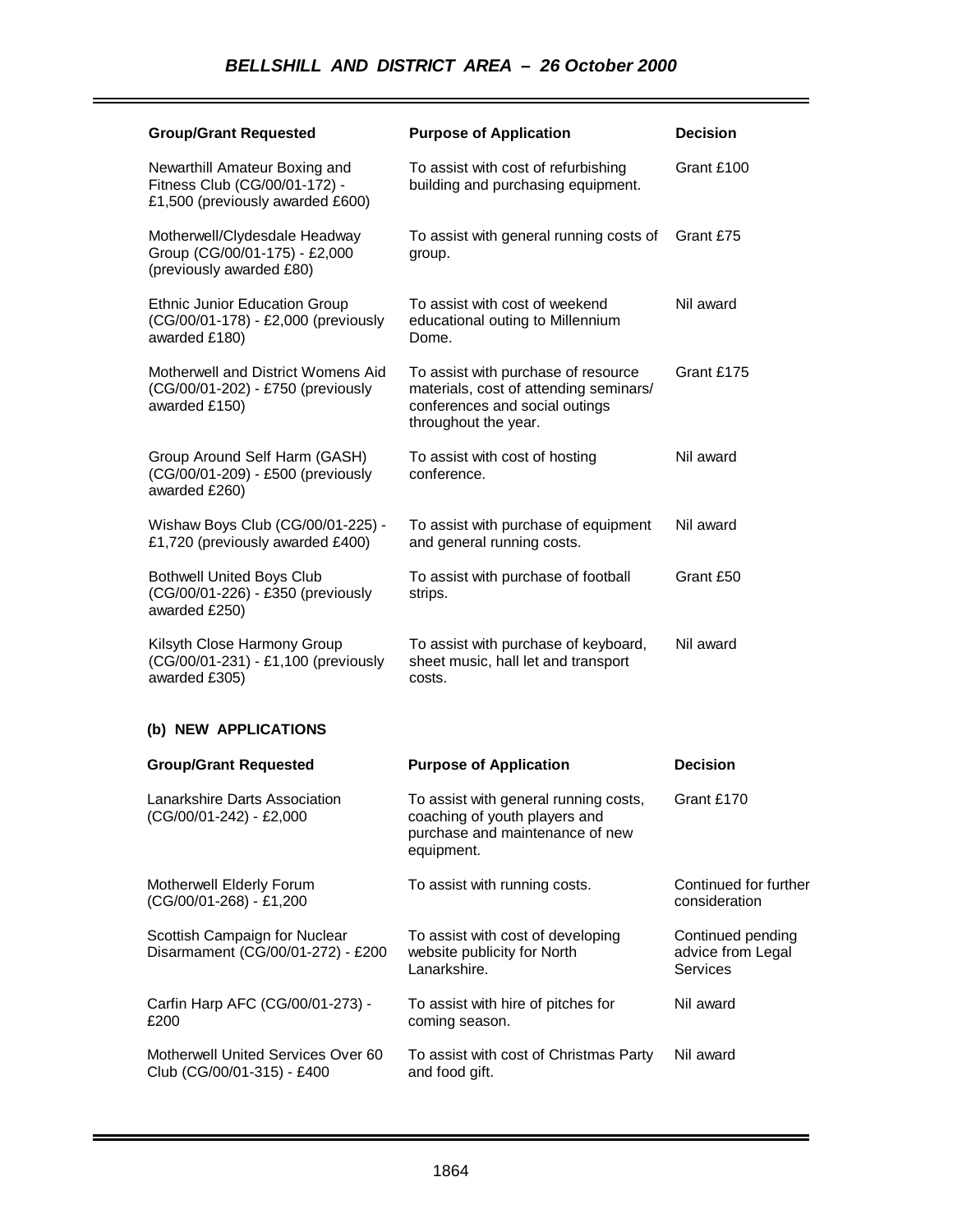## **(2) APPLICATIONS SPECIFIC TO BELLSHILL AND DISTRICT AREA COMMITTEE**

## **(a) CONTINUED APPLICATIONS**

| <b>Group/Grant Requested</b>                                                                                           | <b>Purpose of Application</b>                                                            | <b>Decision</b> |
|------------------------------------------------------------------------------------------------------------------------|------------------------------------------------------------------------------------------|-----------------|
| <b>Limited Edition Youth Group</b><br>(CG/99/00-806) - £600 (previously<br>awarded £300)                               | To assist with purchase of games and<br>craft equipment.                                 | Grant £300      |
| Sportscene Youth Club<br>(CG/00/01-14) - £500 (previously<br>awarded £100)                                             | To assist with purchase of new<br>equipment and hosting of badminton<br>tournament.      | Grant £50       |
| <b>Orbiston Parent Group</b><br>(CG/00/01-16) - £1,000 (previously<br>awarded £100)                                    | To assist with purchase of multi media<br>system.                                        | Grant £250      |
| <b>Bellshill Community Council</b><br>(CG/00/01-56) - £900 (previously<br>awarded £550)                                | To assist with cost of hosting annual<br>street fair.                                    | Grant £350      |
| <b>Bellshill and District Clergy Fraternal</b><br>(CG/00/01-68) - £750 (previously<br>awarded £350)                    | To assist with cost of hosting<br>interdenominational Millennium<br>celebration.         | Grant £200      |
| <b>Orbiston Parents' Group</b><br>(CG/00/01-69) - £1,500 (previously<br>awarded £100)                                  | To assist with purchase of materials<br>for outdoor arts project.                        | Grant £200      |
| <b>Bellshill Community Council</b><br>(CG/00/01-121) - £411.25 (previously<br>awarded £100)                            | To assist with costs of removing<br>graffiti from bridge                                 | Grant £100      |
| Holy Family Rambling Club<br>(CG/00/01-170) - £500 (previously<br>awarded £175)                                        | To assist with start-up costs and<br>purchase of equipment                               | Grant £100      |
| <b>Bellshill Salvation Army Home</b><br>League and over 60s Club<br>(CG/00/01-199) - £500 (previously<br>awarded £200) | To assist with cost of millennium<br>dinner and concert party                            | Grant £150      |
| <b>Mossend Bowling Club</b><br>(CG/00/01-205) - £2,000 (previously<br>awarded £750)                                    | To assist with cost of repairing locker<br>and refurbishment of pathways and<br>building | Nil award       |
| <b>Bellshill West Church Womens'</b><br>Guild (CG/00/01-213) - £1,000<br>(previously awarded £100)                     | To assist with cost of refurbishing<br>kitchen and purchase of equipment                 | Grant £150      |
| <b>Bellshill Area Safety Initiative</b><br>(CG/00/01-221) - £500 (previously<br>awarded £125)                          | To assist with cost of hosting<br>interactive safety based roadshow                      | Grant £225      |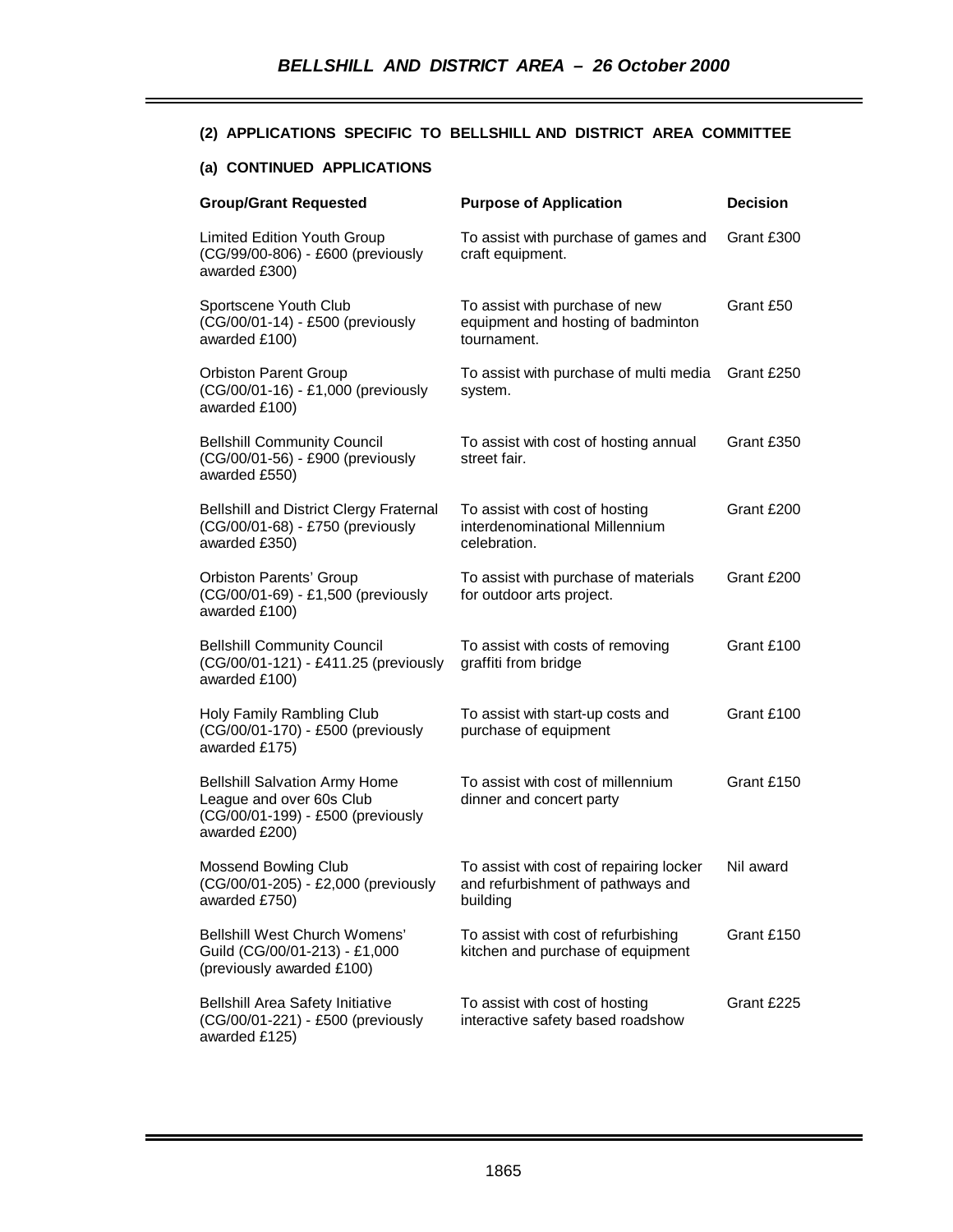| <b>Group/Grant Requested</b>                                                       | <b>Purpose of Application</b>                                                            | <b>Decision</b>                                          |
|------------------------------------------------------------------------------------|------------------------------------------------------------------------------------------|----------------------------------------------------------|
| Orbiston Amateur Boxing Club<br>(CG/00/01-230) - £700 (previously<br>awarded £100) | To assist with purchase of equipment<br>and general running costs                        | Grant £400                                               |
| <b>Bellshill Cheers AFC</b><br>(CG/00/01-233) - £750 (previously<br>awarded £50)   | To assist with purchase of strips and<br>training equipment                              | Nil award                                                |
| Orbiston Parent and Toddlers Group<br>(CG/00/01-239) - £200                        | To assist with purchase of new toys<br>and equipment                                     | Grant £200                                               |
| (b) NEW APPLICATIONS                                                               |                                                                                          |                                                          |
| <b>Group/Grant Requested</b>                                                       | <b>Purpose of Application</b>                                                            | <b>Decision</b>                                          |
| Appleyard Residents Association<br>(CG/00/01-243) - £200                           | To assist with cost of Christmas<br>dinner                                               | Grant £200                                               |
| Holytown Sunshine Club<br>(CG/00/01-286) - £200                                    | To assist with cost of Christmas outing<br>and meal                                      | Grant £200                                               |
| Knights of St Columba<br>(CG/00/01-287) - £500                                     | To assist with cost of dinner for<br>disabled people                                     | Grant £500                                               |
| Holy Family SVDP (CG/00/01-292) -<br>£600                                          | To assist with cost of Christmas<br>activity for senior citizens and<br>disabled people  | Grant £400                                               |
| <b>Health and Support Group</b><br>(CG/00/01-293) - £500                           | To assist with purchase of equipment,<br>general running and activity<br>programme costs | Grant £100 and<br>continued for further<br>consideration |
| Sacred Heart SVDP (CG/00/01-294)<br>- Unknown                                      | To assist with cost of home visits to<br>elderly within area                             | Grant £300                                               |
| Orbiston Parent and Toddler<br>(CG/00/01-319) - £100                               | To assist with cost of party and<br>present for toddlers                                 | Grant £100                                               |
| Viewpark OAP Social Club (The Hut)<br>(CG/00/01-320) - £200                        | To assist with costs of Christmas<br>dinner                                              | Grant £200                                               |
| <b>Combe Residents Association</b><br>(CG/00/01-336) - £500                        | To assist with costs of environmental<br>improvements                                    | Grant £500                                               |

**The Convener being of the opinion that the following items were relevant, competent and urgent, authorised their consideration to advise members of the current position.**

## **HAMILTON ROAD, BELLSHILL - ROAD SAFETY**

5. There was submitted correspondence from the Vice-Chairman of TEAM Orbiston in relation to concerns expressed with regard to various aspects of road safety at Hamilton Road, Bellshill.